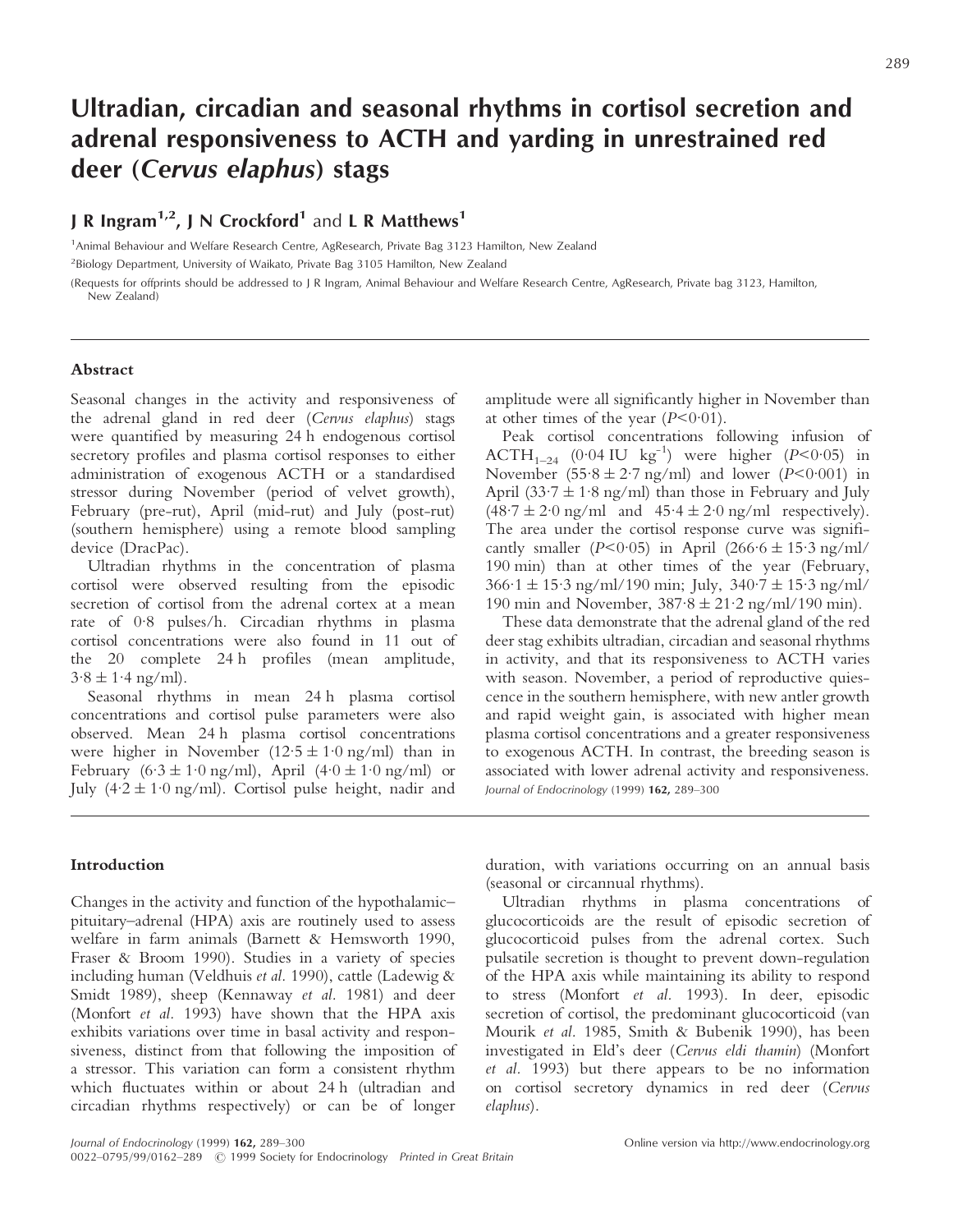Circadian rhythms in plasma glucocorticoid concentrations are well characterised for humans (Weitzman *et al.* 1971) and rodents (Keller-Wood & Dallman 1984), with peak concentrations preceding the activity phase of the daily cycle. This rhythm is entrained by feeding (Saito *et al.* 1989) and activity/sleep wake cycles (Born *et al.* 1997). There is no evidence from studies of deer for a circadian rhythm in HPA axis activity (white-tailed deer (*Odocoileus virginianus*) (Bubenik *et al.* 1983); rusa deer (*Cervus timorensis*) (van Mourik & Stelmasiak 1984); Eld's deer (Monfort *et al.* 1993)). However, in these studies the deer were subjected to either handling or indoor housing, factors known to attenuate circadian rhythms in other species (Irvine & Alexander 1994).

Seasonal changes in activity and responsiveness of the HPA axis have been reported in a number of species including humans (Walker *et al.* 1997), primates (Schiml *et al.* 1996), rodents (Boswell *et al.* 1994) and fish (McLeese *et al.* 1994). Evidence for a seasonal rhythm in adrenal activity or responsiveness in deer varies between species and studies, with seasonal changes reported in white-tailed deer (Bubenik *et al.* 1983), reindeer (*Rangifer tarandus*) (Nilssen *et al.* 1985), axis deer (*Axis axis*) (Chapple *et al.* 1991) and red deer (Suttie *et al.* 1995, Cassidy 1996) but not in Eld's deer (Monfort *et al.* 1993) or in another study on axis deer (Bubenik & Brown 1989).

Red deer stags undergo dramatic seasonal changes in physiology and behaviour associated with the breeding season (rut). These include changes in secretion of hormones involved in the reproductive (Lincoln & Kay 1979, Suttie *et al.* 1992) and growth and metabolic (Suttie *et al.* 1989) axes. Changes in behaviour at this time include increased aggression (Suttie 1985) and a reduced voluntary food intake (Loudon *et al.* 1989) resulting in pronounced weight loss (Kay 1979). It is well documented in other mammalian species that HPA axis activity can be modulated by changes in reproductive function (increased activity and responsiveness in castrates compared with entire males (Bass *et al.* 1982, Verkerk & Macmillan 1997)) and changing metabolic and growth demands (Yanovski *et al.* 1997) as well as by social factors (Lyons *et al.* 1988). This has yet to be demonstrated for red deer.

Changes in responsiveness of the HPA axis as assessed by the adrenal response to physiological (e.g. adrenocorticotrophin (ACTH) infusion, insulin induced hypoglycaemia) or psychological (e.g. handling, open field test) challenges are commonly used in assessing the normal functioning of the HPA axis in animal stress research. Seasonal changes in adrenal responsiveness to ACTH challenge have recently been demonstrated in red deer stags (Suttie *et al.* 1995, Cassidy 1996) but there have been no studies of seasonal variation in response to stress or basal activity of the HPA axis.

The aim of the current study was to identify and quantify ultradian, circadian and seasonal rhythms in basal cortisol secretion of red deer stags. In addition, we sought

to measure seasonal changes in adrenal and HPA axis responsiveness following challenges with ACTH and a standardised management stressor.

Routine handling of red deer (e.g. yarding, drafting and restraint) has been shown to result in activation of the HPA axis (Ingram *et al.* 1994, 1997, Carragher *et al.* 1997). To avoid the confounding effects of handling stress on basal HPA axis activity, a remote blood sampling device (Ingram *et al.* 1994) was used to obtain blood samples from undisturbed animals at pasture.

# **Materials and Methods**

#### *Animals*

Twelve 3-year-old red deer stags were maintained at the Ruakura Agricultural Centre, Hamilton, New Zealand  $(37°46'$  S,  $175°20'$  E). Two groups of 6 animals, balanced for weight, were formed in July 1995. Each group was kept in a separate 0·25 hectare paddock during the experiment and in 0·25–0·5 hectare paddocks between experiments, with free access to pasture (ryegrass-white clover) and water.

# *Procedure and remote blood sampling*

On four separate occasions throughout the year (1/11/95, 7/2/96, 10/4/96 and 10/7/96), blood samples were collected from the same three animals in each group over a 24 h period (24 h profile) and following two types of challenge (ACTH and yarding). Animals from two separate groups were used so that data were obtained from two replicates, thereby reducing the chances that features unique to one group would influence the results obtained. The experimental procedure was similar for each season, as detailed below.

On day 1 all animals were weighed and the animals to be blood sampled were sedated with an i.m. injection of 1 mg kg-1 xylazine hydrochloride (Rompun, Bayer, Auckland, NZ) and a modified double lumen catheter (Cavafix Duo16/18G 32 cm, B. Braun, Melsungen, Germany) (see Fig. 1) was inserted into the jugular vein. At the same time all cannulated animals were fitted with a canvas and leather backpack. Sedation was reversed with an i.v. injection of  $0.25$  mg kg<sup>-1</sup> yohimbine hydrochloride (Revercyl, Aspiring Animal Services Ltd, Wanaka, NZ) and the animals were then reunited with the remaining three animals in their group and returned to their respective paddocks.

The following day (day 2) the 24 h profile blood samples were collected. Both groups were penned between 0600 and 1030 h and each of the six experimental animals was fitted with a battery powered remote blood sampling device (DracPac, Engineering Development Group, HortResearch and ABWRC, AgResearch, Ruakura Agricultural Centre, Hamilton, NZ).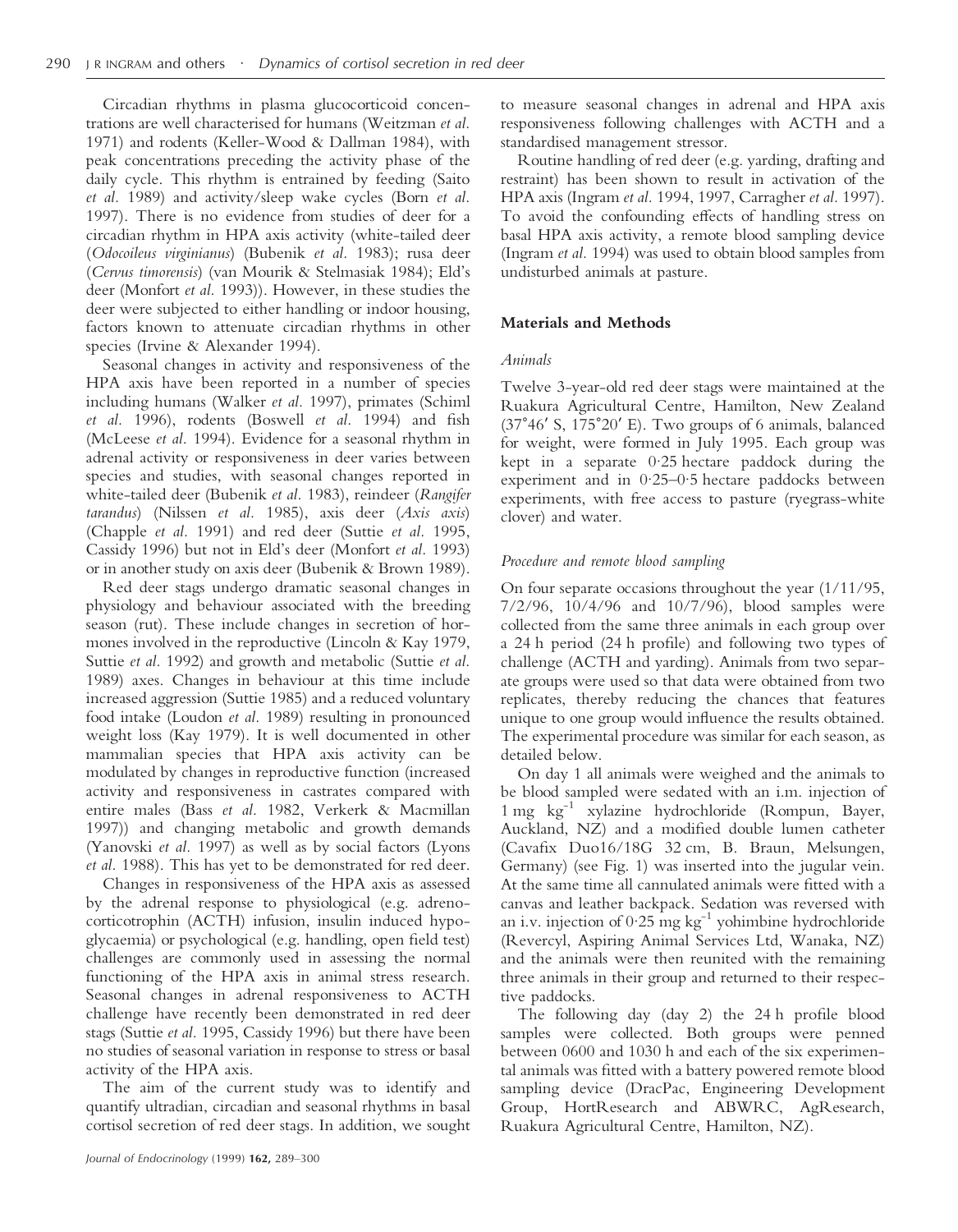

**Figure 1** Schematic representation of the DracPac remote blood sampling system used for automatic continuous sampling of blood from free ranging animals. The device comprises: a microprocessor control box (C), a peristaltic pump unit (P), a plastic bag containing concentrated heparin (H), two 38-port rotary switching valves  $(V_{1-2})$ , 74 separate blood collection tubes (S) (4.5 ml monovette syringe) and a double lumen catheter (D) (Cavafix Duo16/18G 32 cm) which is modified by shortening the end of the catheter by  $\sim$  5 cm and removing 1–2 mm of the wall between the two lumina at the tip to facilitate optimal mixing of the outflowing heparin and inflowing blood (see Ladewig & Stribrny 1988).

The DracPac device (Fig. 1) consists of a pump unit containing two small peristaltic pumps for pumping heparin and drawing blood (length 150 mm, diameter 50 mm, weight 395 g), two 38-position rotary switching valves (length 200 mm, diameter 60 mm, weight 950 g), a 6 volt battery supply (Duracel, MN908) and a control box (length 160 mm, width 80 mm, height 60 mm, weight 580 g) containing a programmable microprocessor which allows programming of the start time, duration and rate of sample collection. The heparin pump delivers heparinised saline (5000 IU/ml) down one side of the double lumen catheter to the tip where it mixes with jugular blood being continuously drawn up the second lumen by the action of the blood pump. Heparin was delivered at a rate of 1·1 ml/h on days 2–3 and 2·6 ml/h on day 4. The heparinised blood passed through one or both rotary

switching valves and was collected into 1 of 74 separate blood collection tubes (4·5 ml monovette syringe, Sarstedt Ltd, Numbrecht, Germany). The samples were stored on ice pads (Dry Chill, Warragul, Vic., Australia) in an insulated pouch within the backpack. Cortisol concentrations remain stable in heparinised whole blood samples collected from red deer and stored in this fashion for at least 24 h (J R Ingram, unpublished data). Cortisol concentrations are also stable in heparinised whole blood of cattle stored at room temperature for up to 72 h (Reimers *et al.* 1983).

The DracPac was programmed to pump blood to waste until 1400 h (3·5 h after release from the yarding facility) to allow cortisol concentrations to return to baseline after handling (Ingram *et al.* 1994). The device was programmed to collect blood continuously at a rate of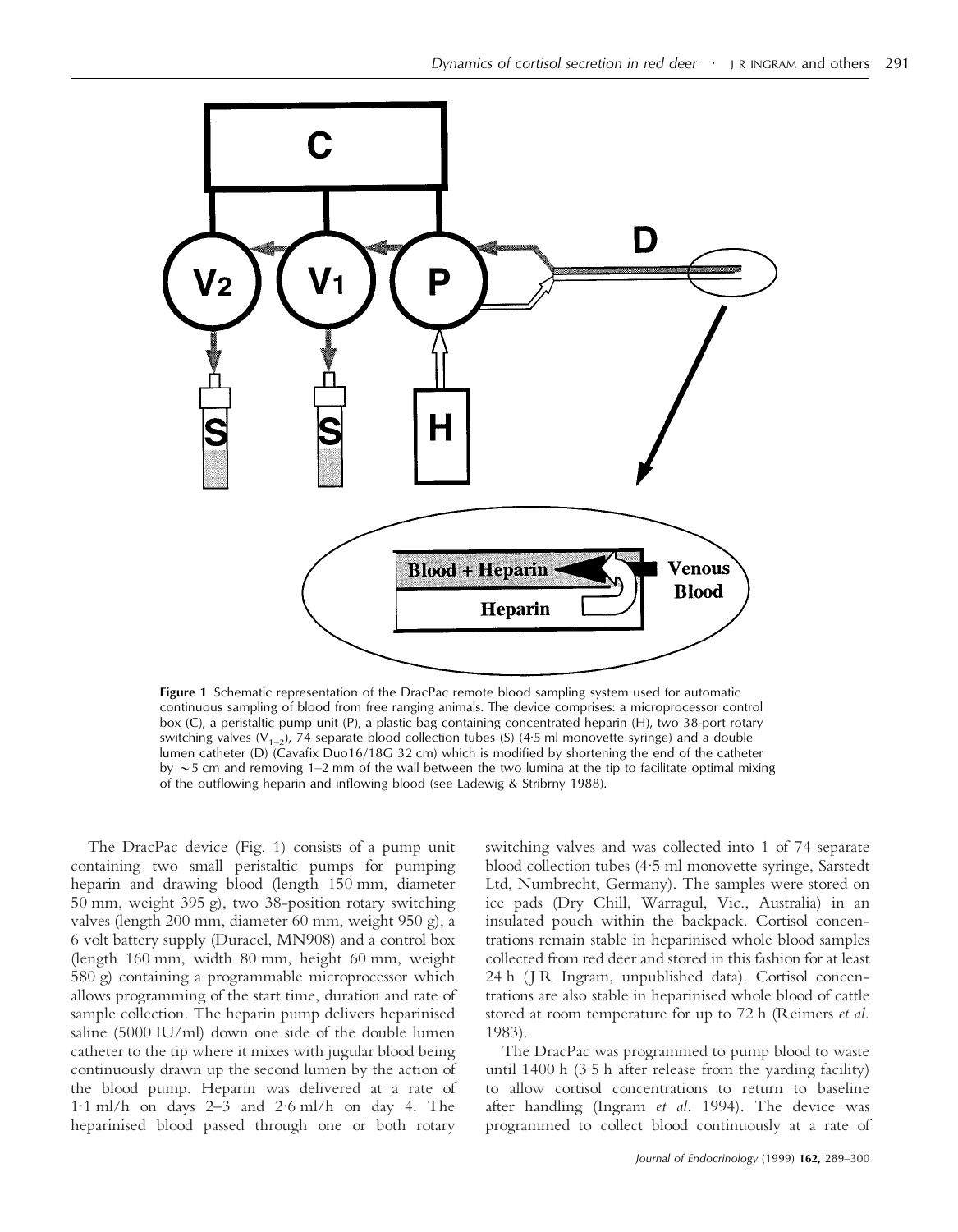15 ml per hour for 74 samples, each of 20 min duration. Following collection of the last blood sample (1440 h day 3), the animals were returned to the yards and the DracPac and blood samples were removed from the backpack.

On day 4, blood samples were collected before, during and after two types of challenge  $(ACTH<sub>1–24</sub>$  infusion and a yarding stressor). The 6 experimental animals were fitted with the remote blood sampling devices as on day 2, and returned to their respective paddocks. The DracPacs were programmed to pump blood to waste until 1230 h (3·5 h after release from the yarding facility), then to collect two 10 min baseline samples (30 ml/h). Immediately following the second baseline sample the DracPac was programmed to infuse 2 ml physiological saline containing 0·04 IU  $ACTH_{1-24}/kg$  live weight (Synacthen; Ciba NZ, Auckland, NZ) over 5 min into the jugular vein. Fresh blood was then drawn from the animal through the blood lines to a waste tube for 5 min to clear the blood lines of saline. Following the ACTH infusion and flushing of blood lines (total time 10 min) eighteen 10 min blood samples (30 ml/h) were collected over 180 min. Three hours after the ACTH challenge (1600 h) the animals were subjected to the yarding procedure. This comprised bringing the animals in their respective groups of six from their experimental paddocks into the yarding facility and keeping them in an indoor pen  $(2.4 \times 2.4 \text{ m})$  for 10 min before returning them to their paddock (total time from leaving the paddock, yarding and return to the paddock was 30 min). Eight 10 min blood samples (30 ml/h) were collected during yarding and for 50 min subsequently at pasture. Following collection of the last blood sample, the experimental animals were returned to the yards and the catheter, blood samples and all equipment removed. A prophylactic dose of antibiotic (Tripen LA, Ethical Agents Ltd, Auckland, NZ) was administered i.m. after removal of the catheter. The experimental protocol was approved by the Ruakura Animal Ethics Committee.

# *Plasma cortisol analyses*

All blood samples were centrifuged (1200 *g* for 15 min) after removal from the backpacks and the plasma stored at  $-20$  °C until assayed for cortisol. Plasma cortisol concentrations were determined in duplicate, after extraction in ethyl acetate, by an <sup>125</sup>I radioimmunoassay method with polyethylene glycol separation (Ingram *et al.* 1994). A standard curve, using charcoal stripped deer plasma, was constructed and used to determine the concentration of cortisol in individual plasma samples. The cross-reactivity of the antiserum with 11-deoxycortisol was 5·7% and with cortisone was 1·2%. The mean inter- and intra-assay coefficients of variation for spiked deer plasma controls of known low, medium and high cortisol concentrations were 13·1 and 13·8% respectively. Assay sensitivity was  $0.9$  ng/ml.

#### *Statistical analysis*

**Pulse detection** Discrete pulses in cortisol secretion were quantified using cluster analysis (Veldhuis & Johnson 1986), a statistically based peak detection algorithm. A cortisol pulse was defined as a statistically significant increase in a cluster of cortisol concentrations which preceded a significant decrease. A cluster size of one point for the nadir and one point for a peak was used along with a constant 14% coefficient of variation and a pooled *t* statistic of 1 to limit the false peak detection rate to approximately 10% (Veldhuis & Johnson 1986). The pulse parameters measured for each 24 h profile were pulse frequency, pulse height, pulse amplitude, nadir and peak width.

**Circadian rhythm detection** Circadian rhythms in plasma cortisol concentrations were detected using a single cosinor model developed for Microsoft Excel (Microsoft Corp., USA) (Bourdon *et al.* 1995). The amplitudes and times of peak concentrations (acrophase) were obtained using this model in which the data were represented by the best fitting cosine function using the least squares calculation.

**Statistical analyses** Plasma cortisol concentrations are represented as means  $\pm$  s.e.m. Statistical comparisons were performed using analysis of variance (MINITAB for Windows, Release 11·21, Minitab Inc., PA, USA). A blocking structure was used to separate the between- and within-animal variations. When significant (*P*<0·05) trends were present, between-month comparisons were made using Student's *t*-test.

For the ACTH and yarding cortisol responses, the baseline values were calculated as the average of the 2 samples collected before the imposition of the treatment. Peak heights were defined as the maximum cortisol concentration observed after treatment initiation. Blood sample collection using the DracPac device was by continuous withdrawal over the 10 min sampling period. Therefore, cortisol concentrations for each sample represented an integrated value for that sampling period allowing the area under the cortisol response curve to be calculated by summing the measured concentrations observed after imposition of the treatments (190 min and 70 min for ACTH challenge and yarding stressor respectively).

# **Results**

The percentage of samples collected successfully using the remote blood sampling device was 90% for the 24 h sampling (days 2–3) and 77% during the challenges. Loss of samples was mainly due to severing of blood collection lines between the catheter and the blood sampler.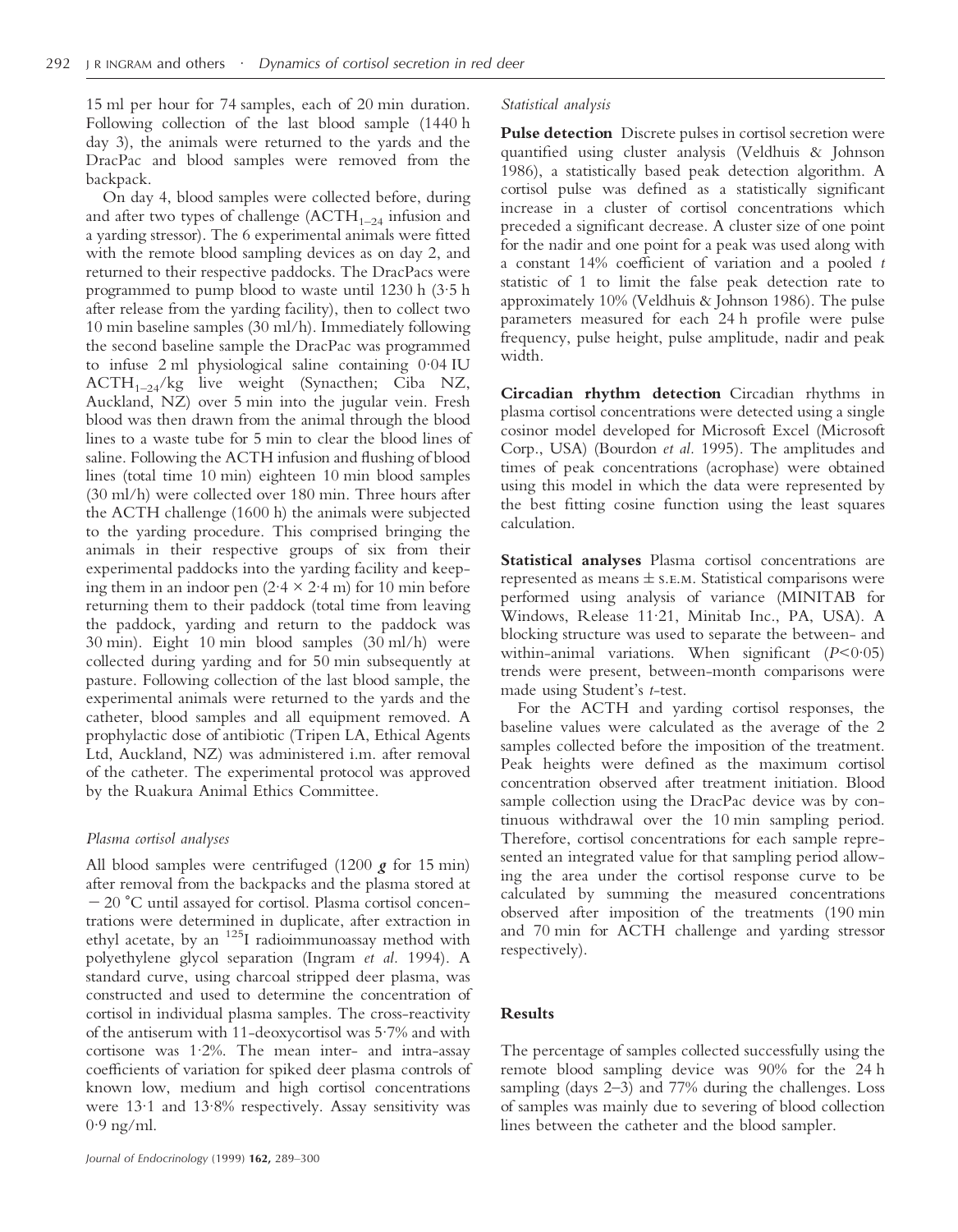

**Figure 2** Seasonal effects on 24 h profiles of plasma cortisol collected from a representative stag from each group (1 and 2) at four different times of the year November (Nov.), February (Feb.), April (Apr.) and July ( Jul.). The occurrences of cortisol pulses as detected by cluster analysis are shown as points at the top of each graph. Significant circadian rhythms are represented by the best fitting sine curve (dashed line) for each data series derived from COSINOR analysis. The black bars at the top of each graph represent the period of darkness for each month.

Animal live weights increased significantly (*P*<0·001) from a mean of  $116.7 \pm 2.3$  kg in November 1995 to a peak of  $135.3 \pm 2.3$  kg in February 1996. Mean live weights tended to decline in April (131.8  $\pm$  2.3 kg) and again in July (127 $\cdot$ 2  $\pm$  2 $\cdot$ 3 kg), although these differences were not statistically significant (*P*>0·05).

#### *Twenty-four hour cortisol profiles*

Representative profiles of cortisol concentration over 24 h for 2 stags (one from each replicate group) for each month are presented in Fig. 2. Cortisol profiles were characterised by a pulsatile secretory pattern and described by the following parameters: pulse frequency, mean pulse height, mean nadir, mean pulse amplitude, and mean pulse width. The mean values for the six experimental animals for each of the four months are shown in Table 1. The frequency of cortisol pulses did not differ significantly between November, February and July, although pulse frequencies obtained in April were significantly lower (*P*<0·01) than those in November and July. On average, cortisol pulses occurred once every 72 min, a frequency of 0·8 peaks/h. The height, nadir and amplitude of the cortisol pulses were significantly higher (*P*<0·001) in November than at other times of the year. Cortisol pulse duration was significantly longer (*P*<0·05) in April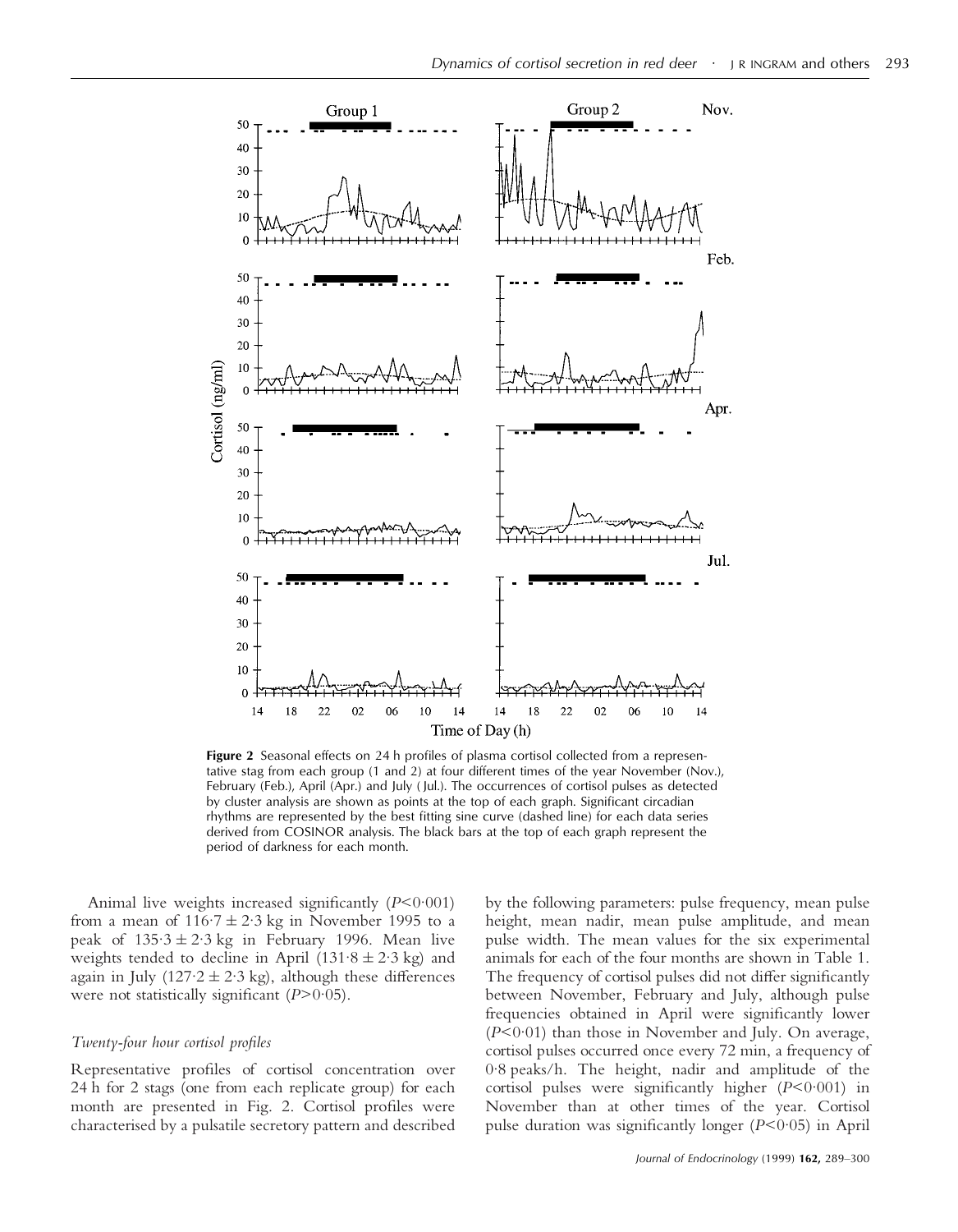**Table 1** Seasonal effects on mean plasma cortisol concentrations (ng/ml) and cortisol pulse parameters (means  $\pm$  s.E.M.) derived from cluster analysis of 24 h cortisol profiles collected from six red deer stags at four different times of the year

|                                                                                                      | <b>November</b>                                                                                                   | February                                                                                                   | April                                                                                                      | July                                                                                                                |
|------------------------------------------------------------------------------------------------------|-------------------------------------------------------------------------------------------------------------------|------------------------------------------------------------------------------------------------------------|------------------------------------------------------------------------------------------------------------|---------------------------------------------------------------------------------------------------------------------|
| Cortisol (24 h mean)                                                                                 | $12.5 \pm 1.0^a$                                                                                                  | $6.3 \pm 1.0^{b}$                                                                                          | $4.0 \pm 1.0^{b}$                                                                                          | $4.2 \pm 1.0^{b}$                                                                                                   |
| Pulse<br>Frequency (pulses/h)<br>Height (ng/ml)<br>Nadir (ng/ml)<br>Amplitude (ng/ml)<br>Width (min) | $0.89 \pm 0.03^a$<br>$17.1 \pm 1.3^{\circ}$<br>$7.5 \pm 0.6^{\circ}$<br>$9.7 \pm 0.8^{\rm a}$<br>$61.1 \pm 2.6^a$ | $0.82 \pm 0.03^{ab}$<br>$9.0 \pm 1.3^{b}$<br>$3.4 \pm 0.6^{b}$<br>$5.3 \pm 0.8^{b}$<br>$62.6 \pm 2.6^{ab}$ | $0.72 \pm 0.03^{\rm b}$<br>$5.7 \pm 1.3^{b}$<br>$2.8 \pm 0.6^{b}$<br>$2.9 \pm 0.8^{b}$<br>$69.5 \pm 2.6^b$ | $0.90 \pm 0.03^{\text{a}}$<br>$6.5 \pm 1.3^{b}$<br>$2.3 \pm 0.6^{b}$<br>$4.1 \pm 0.8^{b}$<br>$57.2 \pm 2.6^{\circ}$ |

Values with different superscripts are significantly different ( $P \le 0.05$ ) between months.

compared with November and July. Pulses in February were of intermediate duration and not significantly different.

Individual mean 24 h plasma cortisol concentrations ranged from 1·9 to 22·5 ng/ml over seasons and were significantly higher (*P*<0·001) in November than at other times of the year.

Significant (*P*<0.05) circadian rhythms were found in 9 of the 20 cortisol profiles suitable for analysis (Table 2). Another two profiles in February approached significance  $(P=0.051$  and  $P=0.061$ ) and were included in the overall analysis. Parameters of the fitted sine curves are also given in Table 2. The amplitude of the circadian rhythm when present tended to be higher in November than in February, April and July, although this difference was not significant ( $P=0.146$ , overall mean  $3.8 \pm 1.4$  ng/ml). The acrophase (highest point) of the circadian rhythm in cortisol secretion occurred at significantly different (*P*<0·05) times of the day in April and February, while the times of the acrophase in November and July were not significantly different (*P*>0·05) from either April or February.

#### *ACTH challenge*

The mean cortisol concentrations following ACTH challenge for each of the four months are presented in Fig. 3. The preinfusion cortisol concentrations were not significantly different (*P*>0·05) between months (mean  $4.6 \pm 0.4$  ng/ml). Peak cortisol concentrations following ACTH infusion were significantly higher (*P*<0·05) in November  $(55.8 \pm 2.7 \text{ ng/ml})$  and lower  $(P<0.001)$  in April (33 $\cdot$ 7  $\pm$  1 $\cdot$ 8 ng/ml) than those in February and July  $(48.7 \pm 2.0 \text{ ng/ml}$  and  $45.4 \pm 2.0 \text{ ng/ml}$  respectively).

The area under the cortisol response curve was significantly smaller in April  $(266.6 \pm 15.3 \text{ ng/ml}/190 \text{ min})$ (*P*<0·05) than at other times of the year (February,  $366.1 \pm 15.3$  ng/ml/190 min; July,  $340.7 \pm 15.3$  ng/ml/ 190 min and November,  $387.8 \pm 21.2$  ng/ml/190 min).

#### *Yarding stressor*

The mean cortisol concentrations in response to the yarding stressor for each of the four months are presented in Fig. 4. The concentration of cortisol in baseline samples taken before the yarding stressor did not differ significantly between months (mean  $4.2 \pm 0.5$  ng/ml). There were no significant seasonal differences in the peak concentrations of cortisol following yarding (November  $23.1 \pm 5.6$  ng/ ml; February  $20.7 \pm 4.9$  ng/ml; April  $10.9 \pm 5.6$  ng/ml and July 9.7  $\pm$  4.6 ng/ml), or in the area under the cortisol response curve (November  $81.5 \pm 32.2$  ng/ml/70 min; February  $101.6 \pm 27.9$  ng/ml/70 min; April  $47.9 \pm$  $32.2 \text{ ng/ml} / 70 \text{ min}$  and July  $40.1 \pm 26.6 \text{ ng/ml} / 70 \text{ min}$ .

**Table 2** Circadian effects on plasma cortisol concentrations derived from COSINOR analysis of 24 h cortisol profiles at four different times of the year (means  $\pm$  s.E.M.)

|                         | <b>November</b>       | <b>February</b>             | April                     | July                  |
|-------------------------|-----------------------|-----------------------------|---------------------------|-----------------------|
| No. of animals $*$      | 4/6                   | $2^{t}/4$                   | 3/5                       | 2/5                   |
| Amplitude $(ng/ml)^+$   | $8.4 \pm 2.5^{\circ}$ | $1.5 \pm 2.5^{\circ}$       | $1 \cdot 1 + 2 \cdot 5^a$ | $2.1 \pm 2.5^{\circ}$ |
| Acrophase $(h:min)^{5}$ | $00:07 \pm 2:29^{ab}$ | $17.44 + 2.29$ <sup>a</sup> | $06:42 \pm 2:29^b$        | $01:36 \pm 2:29^{ab}$ |

\*No. of animals indicates stags exhibiting a significant (*P*<0·05) circadian rhythm in plasma cortisol concentrations out of those stags with a complete 24 h profile (i.e.  $\geq$  72 samples). <sup>+</sup>Amplitude is the mean amplitude of the fitted sine curve expressed as ng/ml. <sup>§</sup>Acrophase is the mean time of day that the sine wave is maximal, expressed in hours and minutes. † In February the two animals had rhythms that approached significance ( $P=0.051$  and  $P=0.061$  respectively). Values with different superscripts are significantly different ( $P \le 0.05$ ) between months.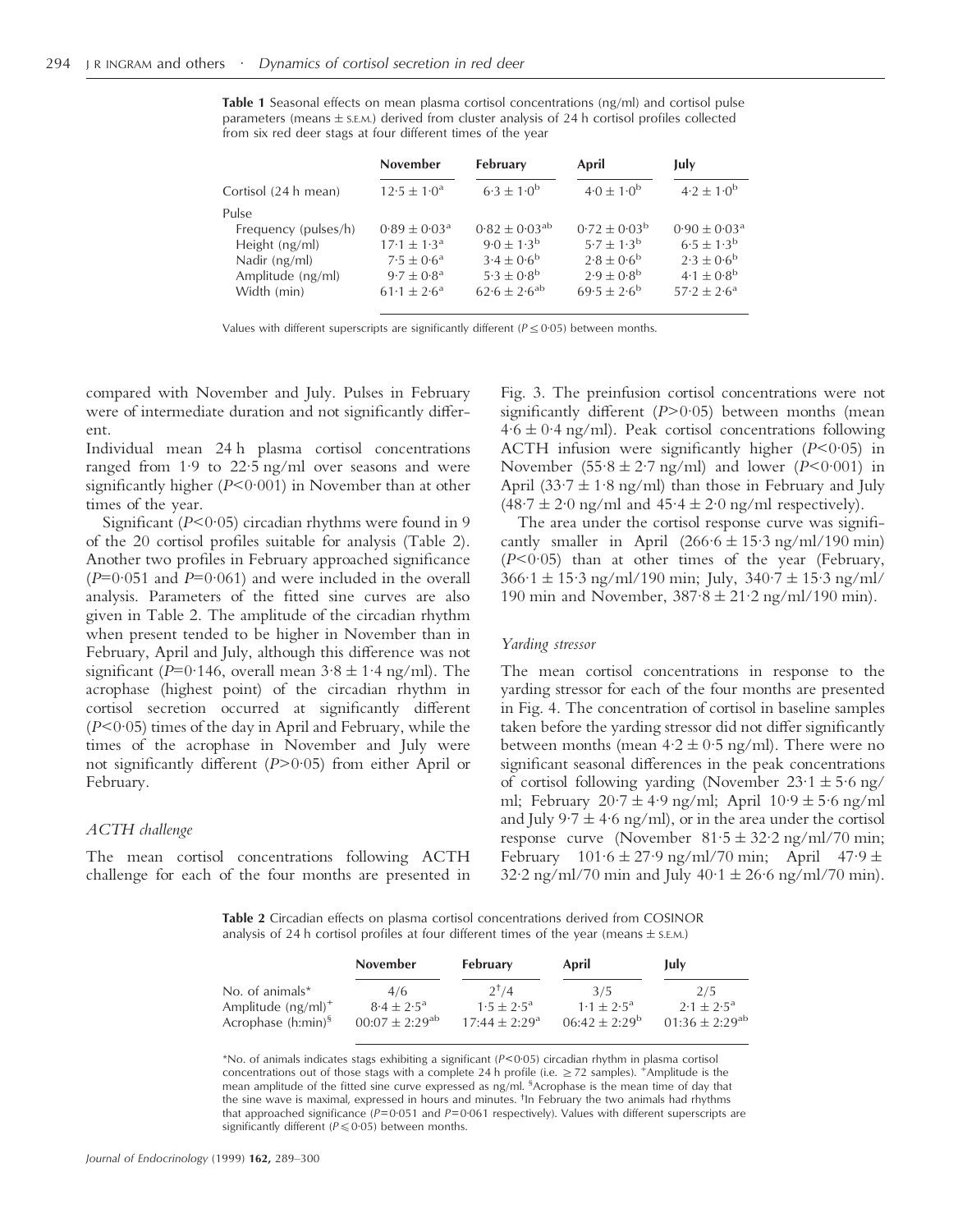

**Figure 3** Seasonal effects on adrenocortical responses to ACTH<sub>1–24</sub> challenge (0·04 IU kg<sup>-1</sup>) administered at time 0, to free-ranging red deer stags at pasture in November (*n*=4), February (*n*=5), April (*n*=5) and July (*n*=5). Values are shown as the monthly means  $\pm$  s.E.M.

#### **Discussion**

This study has shown that basal cortisol secretion in red deer stags is characterised by an episodic pattern of release from the adrenal gland, a feature common in other species (humans (Krieger *et al.* 1971); primates (Sarnyai *et al.* 1995); sheep (Fulkerson & Tang 1979)). Significant pulses in cortisol concentration occurred on average every 72 min, a frequency (0·8 peaks/h) similar to that reported for Eld's deer (0·6 peaks/h (Monfort *et al.* 1993)), and other ruminant species including cattle (0·5 peaks/h (Ladewig & Schmidt 1989, Lefcourt *et al.* 1993)), sheep  $(0.8-1.2 \text{ peaks/h}$  (Fulkerson & Tang 1979)) and non ruminant species such as the horse (0·6 peaks/h (Irvine & Alexander 1994)). This pulsatile release of cortisol during periods of normal undisturbed activity may function to prevent down regulation of the adrenal axis, thereby maintaining the ability of the axis to respond maximally to stressors.



**Figure 4** Seasonal effects on the adrenocortical response of free ranging red deer stags to a yarding stressor and subsequent recovery at pasture in November (*n*=4), February (*n*=5), April (*n*=4) and July (*n*=5). Grey bars indicate time spent moving to and from yards, the black bar indicates time spent in yards. Values are shown as the monthly means  $\pm$  s.E.M.

Individual mean 24 h concentrations of plasma cortisol found in the present study  $(1.9 \text{ to } 22.5 \text{ ng/ml})$  are similar to basal cortisol concentrations reported for hand-reared Eld's deer (5·4–14·5 ng/ml (Monfort *et al.* 1993)) and in previous studies using the DracPac remote sampling device on undisturbed red deer stags (5·4–22 ng/ml (Ingram *et al.* 1994, 1997, Matthews *et al.* 1994, Carragher *et al.* 1997, Waas *et al.* 1997)) as well as in stag blood sampled immediately after being shot dead while undisturbed at pasture  $(5.7 \pm 3.7 \text{ ng/ml }$  (Smith & Dobson 1990)). These basal concentrations are generally lower than those reported for red deer in studies where animals have been physically or chemically restrained prior to blood sampling (6–27 ng/ml ( Jopson *et al.* 1990); 18– 27 ng/ml (Goddard *et al.* 1994); 17–55 ng/ml (Bubenik & Bartos 1993)). This indicates that in previous studies, restraint artefacts have been a potential confounding factor in the assessment of adrenal activity and function in red deer.

The presence of a circadian rhythm in plasma glucocorticoid concentrations is well established in humans (Weitzman *et al.* 1971) and rodents (Keller-Wood & Dallman 1984) and involves an anticipatory rise in cortisol prior to the activity phase, which is typically entrained by circadian rhythms in feeding (Saito *et al.* 1989) and resting (Born *et al.* 1997). In ruminants, contradictory reports exist about the presence of circadian rhythms in basal plasma cortisol concentrations. For example, in cattle several authors have reported a circadian rhythm in cortisol concentrations (Hays *et al.* 1975, Fulkerson *et al.* 1980, Thun *et al.* 1981, Lefcourt *et al.* 1993) whereas Hudson *et al.* (1975) failed to detect any circadian rhythm. Such rhythms in cortisol concentrations have not been identified in white-tailed deer (Bubenik *et al.* 1983), rusa deer (van Mourik & Stelmasiak 1984) or Eld's deer (Monfort *et al.* 1993), although the existence of a circadian rhythm in the latter study could not be ruled out as the animals were blood sampled for only 10 h per day. The deer in these studies were all subjected to either handling or indoor housing, factors known to attenuate circadian rhythms in horses (Irvine & Alexander 1994). In the present study, a significant circadian rhythm in plasma cortisol concentrations was found in half of the 24 h profiles suitable for analysis. Amplitudes were generally small, the exception being November, when a sustained period of agonistic behaviour in one group (data not shown) may have contributed to increased amplitudes.

Where reported, circadian rhythms are typically of low amplitude in ruminants (e.g. cattle, 1–1·4 ng/ml (Thun *et al.* 1981, Lefcourt *et al.* 1993)). At pasture, ruminants such as sheep, cattle and deer graze and rest in bouts throughout the day and night (Gates & Hudson 1983, Kilgour & Dalton 1984). Thus, they may not have the same cues available for entrainment of a circadian rhythm compared with non-ruminants or ruminants maintained indoors on fixed feeding schedules. While there is some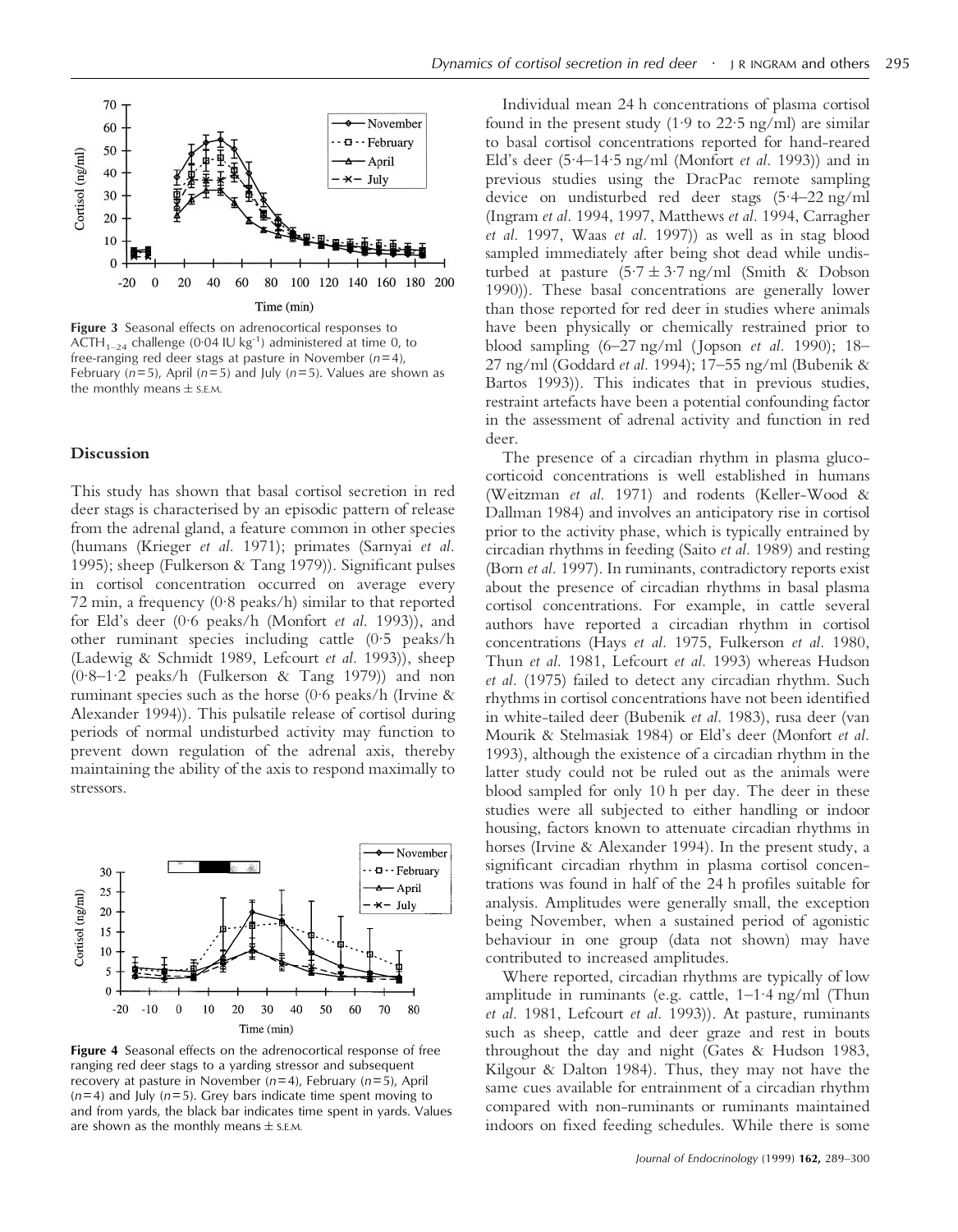evidence from our study for circadian variability in cortisol concentrations in red deer at pasture, this rhythm is of low amplitude and potentially easily disrupted by stress associated with handling and blood sampling or social and environmental factors (Irvine & Alexander 1994). Further studies would be required to determine conclusively if circadian rhythms were a fundamental feature of HPA axis activity in red deer stags.

Seasonal rhythms in activity, behaviour, metabolism and secretion of hormones are well documented in cervid species (Lincoln *et al.* 1970, Loudon & Brinklow 1992, Suttie *et al.* 1992, Asher *et al.* 1996). In the present study significant seasonal rhythms were observed in the dynamics of 24 h cortisol secretion from the adrenal cortex of red deer stags. The frequency of cortisol pulses was significantly lower during the rut in red deer stags which contrasts with the lack of a seasonal pattern found in Eld's deer (Monfort *et al.* 1993) and may reflect fundamental differences between the two species of deer (temperate vs tropical habitat, autumn vs spring breeding). The role androgens might play in modulating the pulsatile nature of HPA axis activity in red deer has yet to be investigated; however, androgens have been shown to suppress corticotrophin releasing hormone levels within the paraventricular nucleus (Bingaman *et al.* 1994) suggesting a central site of action (Handa *et al.* 1994).

November (southern hemisphere) is a unique time of year for red deer stags. It represents a degree of sexual quiescence uncommon in many other domestic ruminants. Secretion of luteinizing hormone (LH) from the pituitary and testosterone from the testes is negligible (i.e. pulse frequency of LH and testosterone is less than one pulse per 24 h and basal concentrations of LH and testosterone are below detectable concentrations (Suttie *et al.* 1992)). With no significant testicular activity, stags behave similarly to castrated animals (Lincoln *et al.* 1970). Major changes also occur in appetite, feed utilisation and fat accretion (Asher *et al.* 1994). The increase in cortisol pulse height, pulse nadir and pulse amplitude in November indicates that there is a shift in the regulation of the HPA axis during spring. Changes in height and amplitude reflect to some extent the increased responsiveness of the adrenal gland to ACTH seen at this time of year (Suttie *et al.* 1995, Cassidy 1996). However, the threefold increase in cortisol pulse parameter values compared with that seen during the rut would suggest that the adrenal gland changes are also accompanied by changes in endogenous ACTH secretion. Due to its rapid degradation in blood, ACTH could not be measured in remotely collected samples. However, male Soay sheep which display similar seasonal rhythms in basal cortisol concentrations and adrenal responsiveness to ACTH also show a marked seasonal variation in endogenous ACTH secretion with the peak concentrations occurring during the seasonal peak in cortisol concentrations (Ssewannyana *et al.* 1990). The increase in nadir also implies an up regulation of the central drive to the

HPA axis in conjunction with a down regulation of the glucocorticoid negative feedback system controlling the axis.

The increase in cortisol pulse parameters in November translated into greater mean 24 h cortisol concentrations which were significantly higher than those at other times of the year. Seasonal changes in cortisol secretion have been reported in males of some other seasonally breeding deer species. Cortisol concentrations have been reported to decline during the rut in white-tailed deer (Bubenik *et al.* 1983), reindeer (Nilssen *et al.* 1985) and axis deer (Chapple *et al.* 1991), while other studies have reported increased concentrations during the rut for red deer (Feher *et al.* 1994), or no change in reindeer (Ringberg 1979) and Eld's deer (Monfort *et al.* 1993). The metabolic and reproductive implications of a seasonal rhythm in basal cortisol concentrations in red deer stags are discussed below.

Alternatively, the decline in basal cortisol concentrations over the course of the experiment may result from a process of habituation to the remote blood sampling procedure. However, subsequent experiments (J R Ingram, unpublished data) conducted in November and April using red deer stags naive to the blood sampling procedure on both occasions, have revealed similar seasonal differences in cortisol concentrations to those found in the present study.

Cortisol concentrations and the temporal pattern of release from the adrenal gland in response to ACTH challenge were similar to those previously reported for red deer stags using the DracPac technique (Ingram *et al.* 1997). The maximum cortisol concentrations were within the range reported for red deer following ACTH challenge (males: 26 to 100 ng/ml (Bubenik & Bartos 1993, Ingram *et al.* 1997); females: 40 to 90 ng/ml ( Jopson *et al.* 1990, Goddard *et al.* 1994)) and following routine handling procedures in our facility (males: 25 to 70 ng/ml (Matthews & Cook 1991, Ingram *et al.* 1994, 1997, Matthews *et al.* 1994, Carragher *et al.* 1997)). In the present study, red deer stags displayed significant seasonal variation in response to ACTH challenge. Maximal responses were higher in November (spring) and declined to a minimum in April (mid rut, autumn). Recent studies of adrenal responsiveness in red deer stags (Suttie *et al.* 1995, Cassidy 1996) have shown a similar seasonal rhythm with greater plasma cortisol responses to ACTH challenge during spring/summer compared with the breeding season and winter months.

Significant elevations in plasma cortisol concentrations were seen in response to a standardised acute stress (yarding) at all times of the year. The amplitude of the cortisol response to yarding in November and February was twice that seen in April and July, although this seasonal variation was not statistically significant due to the large variability seen in individual responses. Peak cortisol concentrations in November and February, however,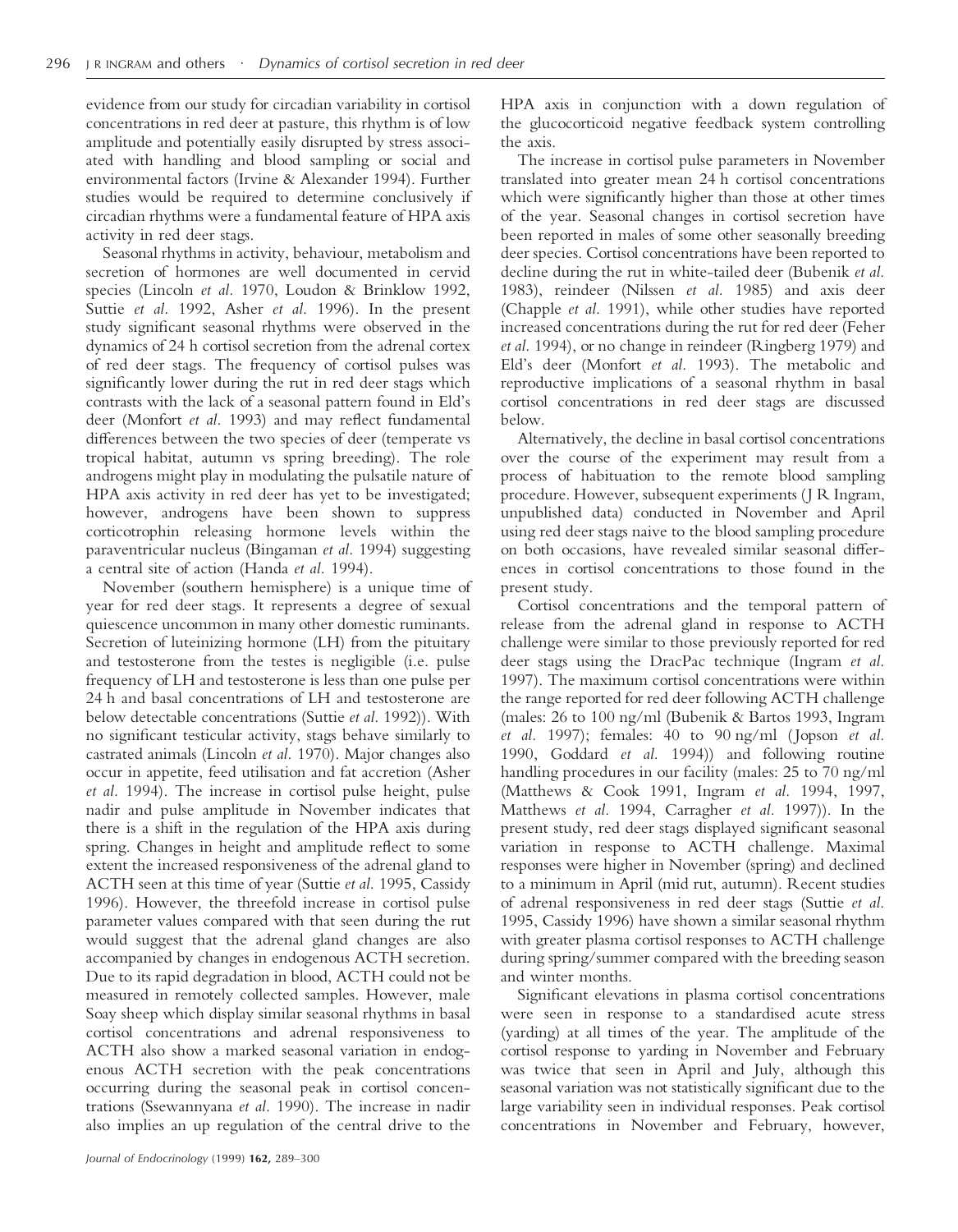were similar to concentrations reported in an earlier study on stags, carried out in December (23 ng/ml (Carragher *et al.* 1997)), using the DracPac blood sampling technique and a similar yarding challenge. The generally lower cortisol responses in April and July would suggest either a reduced capacity of the HPA axis to respond to stress as supported by the ACTH challenge data, or a reduction in the perceived stressfulness of the yarding procedure possibly mediated via either habituation to the challenge or the attenuating effects of testosterone on fearfulness (Boissy & Bouissou 1994).

Compared with other routine handling procedures that have been evaluated using the DracPac technique, such as restraint (Ingram *et al.* 1994, Carragher *et al.* 1997), removal of growing antler (Matthews *et al.* 1994) and transport (Waas *et al.* 1997), the increase in cortisol secretion following yarding was of lessor amplitude and of short duration indicating that the procedure was potentially less stressful.

It is evident from this study that red deer stags have a strong seasonal rhythm in HPA axis activity and responsiveness. The mechanism by which this change occurs has yet to be determined in red deer, although these changes closely follow seasonal rhythms in testicular function (Suttie *et al.* 1992) and growth rates (Kay 1979). Testosterone concentrations which peak in stags during the rut (Suttie *et al.* 1992), can inhibit cortisol secretion directly by influencing steroidogenic pathways involved in the synthesis of cortisol in the adrenal cortex (Hornsby 1982, Miller 1988). It is possible that the hypertrophy and hyperplasia of the adrenal cortex seen in rutting wild red deer stags (Kapp 1989) and white-tailed deer stags (Hoffman & Robinson 1966) is in response to the reduced ability of the adrenal to produce cortisol at this time.

In addition, androgens can influence HPA axis activity by competing with cortisol for binding sites on carrier proteins such as corticosteroid binding globulin (CBG) (Bradley & Stoddart 1992) and plasma albumin (Ward *et al.* 1992). Androgens can also suppress hepatic synthesis of CBG (Gala & Westphal 1965) effectively increasing unbound concentrations of cortisol. This, in turn, would increase negative feedback to the HPA axis, reducing HPA axis activity and trophic drive to the adrenal cortex. A further mechanism by which androgens can influence HPA axis activity is by binding to androgen receptors in regions of the central nervous system such as the hippocampus known to modulate the HPA axis (Handa *et al.* 1994).

The seasonal rhythm in plasma cortisol concentrations found in the present study also correlates with the seasonal cycle in growth in the red deer stag, with higher concentrations of cortisol during the period of weight gain in November and reduced concentrations during periods of weight loss during the rut. Interestingly, humans suffering from Cushing's syndrome (chronic hypercortisolaemia) show clinical signs of obesity whereas adrenocortical deficiency (chronic hypocortisolaemia) in humans is characterised by weight loss (Hauner *et al.* 1987).

The dramatic increase in weight during the spring and early summer and the higher levels of plasma cortisol coincide with elevated insulin concentrations and the development of insulin resistance in red deer stags (McMahon *et al.* 1997). It is well established that glucocorticoids stimulate feeding behaviour and insulin secretion (Dallman *et al.* 1995), and that cortisol excess can cause insulin resistance and obesity in humans (Brandes 1977). Cortisol promotes differentiation of adipocyte precursors into adipocytes and stimulates lipogenesis in the presence of insulin (Grégoire *et al.* 1991), and may have a role to play in the increased appetite, feed utilisation and fat accretion at this time of year in stags.

The period of the rut, with its increased aggression (Suttie 1985) and pronounced weight loss (Kay 1979), could be considered a period of increased social and nutritional stress. Chronic social stress has been reported to reduce plasma cortisol concentrations in female red deer (Goddard *et al.* 1994), yearlings (Hanlon *et al.* 1995) and stags (J R Ingram, unpublished data), while prolonged periods of weight loss in humans (over 26 weeks) resulted in a significant decrease in concentrations of cortisol and cortisol-binding globulin but no change in the concentration of free cortisol (Yanovski *et al.* 1997). In addition, nutritional stress is often associated with a metabolic disorder termed fatty liver syndrome. Red deer stags during the rut in the wild have a high incidence (80%) of fatty liver syndrome (Kapp *et al.* 1989) which may impair liver function reducing the synthesis of CBG (Veldman & Meinders 1996) and can directly inhibit steroidogenesis by limiting the availability of cholesteryl esters used in the synthesis of steroid hormones (Morrow *et al.* 1979, Nakagawa *et al.* 1997).

Glucocorticoid excess stimulates bone resorption and inhibits bone formation resulting in accelerated bone loss (Kleerekoper *et al.* 1997). Deer undergo skeletal bone loss during antler growth in spring (Hillman *et al.* 1973). The elevated concentrations of cortisol during the period of new antler growth in the present study and during antler mineralisation in late summer (Suttie *et al.* 1995) suggest a role for this steroid in red deer new antler growth.

The inhibitory influence of the HPA axis upon the reproductive axis (reviewed in Rivest & Rivier 1995) and immune function (reviewed in Munck *et al.* 1984) is well established in many animals. Therefore, it may be advantageous for stags during the breeding season, when inter-male competition for females is intense, to have reduced activity and responsiveness of the HPA axis as a strategy to maintain reproductive and immune competence in the face of increased physical and psychological stress.

In summary, the current data demonstrate that there is episodic activity of the HPA axis. There are also strong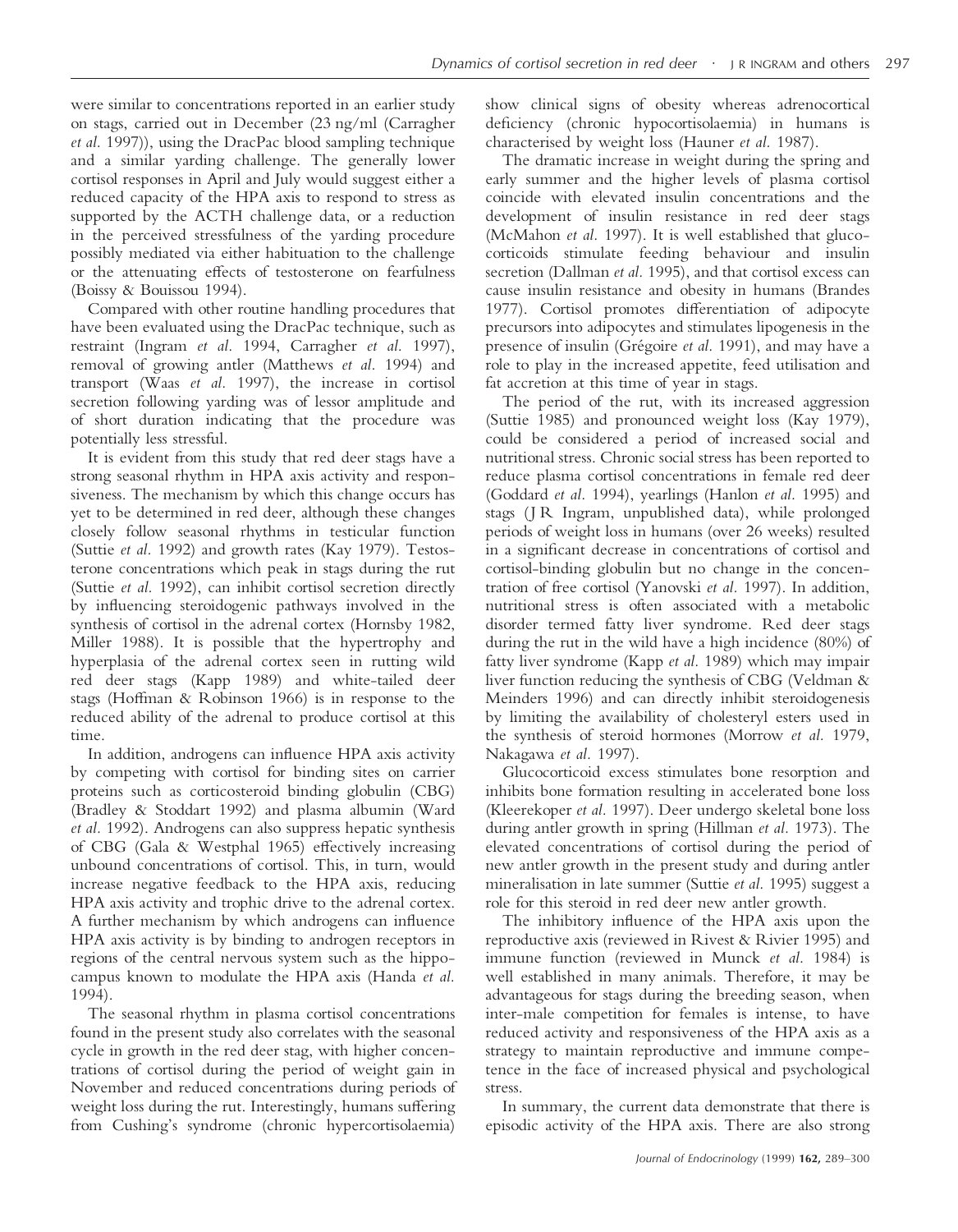seasonal effects on HPA axis activity and responsiveness to ACTH challenge in red deer stags. November, a period of reproductive quiescence, new antler growth and rapid weight gain, is associated with higher mean plasma cortisol concentrations and a greater responsiveness to ACTH. In contrast, the breeding season is associated with lower adrenal activity and responsiveness. The mechanisms involved have yet to be elucidated for red deer; however the inhibitory actions of androgens, variations in metabolic demand and exogenous factors such as chronic social/ nutritional stress may be important factors. This study also highlights the advantages of remote blood sampling technology in obtaining undisturbed measurements of HPA axis activity and functioning without the confounding effects of repeated handling and restraint stress, information which is essential before reliable physiological measures of stress can be determined.

#### **Acknowledgements**

The authors wish to thank Dudley Bell, Kaye Bremner, John Carragher, Jenny Jago, Andrew Phipps, Jacqui Todd, Joe Waas and Jacqui Walker for their assistance in the sampling of animals, Neil Cox for advice with the statistical analyses, Drs Geoff Asher, Catherine Morrow and Andrew Fisher for comments on the manuscript and Paul Gaastra, James Pinfold, Rod McDonald and Peter Schare for design and construction of the DracPacs. This study was funded by the Foundation for Research Science and Technology.

#### **References**

- Asher GW, Fisher MW, McLeod BJ & Berg DK 1994 Reproductive physiology of cervids: a review. *Proceedings of a Deer Course for Veterinarians No 11, New Zealand Veterinary Association, Deer Branch* **11** 257–277.
- Asher GW, Berg DK, Beaumont S, Morrow CJ, O'Neill KT & Fisher MW 1996 Comparison of seasonal changes in reproductive parameters of adult male European fallow deer (*Dama dama dama*) and hybrid Mesopotamian  $\times$  European fallow deer (*D. d.*
- *mesopotamica*#*D. d. dama*). *Animal Reproduction Science* **45** 201–215. Barnett JL & Hemsworth PH 1990 The validity of physiological and
- behavioural measures of animal welfare. *Applied Animal Behaviour Science* **25** 177–187. Bass JJ, Fairclough RT, Peterson AJ, Nottingham R & Payne E 1982
- Effect of castration and testosterone therapy on adrenocortical response to synthetic corticotrophin (Synacthen) in bulls. *Proceedings of the New Zealand Society of Endocrinology* **25** 2 (Abstract).
- Bingaman EW, Magnuson DJ, Gray TS & Handa RJ 1994 Androgen inhibits the increase in hypothalamic corticotropin-releasing hormone (CRH) and CRH-immunoreactivity following gonadectomy. *Neuroendocrinology* **59** 228–234.
- Boissy A & Bouissou MF 1994 Effects of androgen treatment on behavioural and physiological responses of heifers to fear-eliciting situations. *Hormones and Behavior* **28** 66–83.
- Born J, Steinbach D, Dodt C & Fehm H 1997 Blocking of central nervous mineralocorticoid receptors counteracts inhibition of pituitary–adrenal activity in human sleep. *Journal of Clinical Endocrinology and Metabolism* **82** 1106–1110.
- Boswell T, Woods SC & Kenagy GJ 1994 Seasonal changes in body mass, insulin, and glucocorticoids of free-living golden-mantled ground squirrels*. General and Comparative Endocrinology* **96** 339–346.
- Bourdon L, Buguet A, Cacherat M & Radomski MW 1995 Use of a spreadsheet program for circadian analysis of biological/physiological data. *Aviation, Space and Environmental Medicine* **66** 787–791.
- Bradley AJ & Stoddart DM 1992 Seasonal changes in plasma androgens, glucocorticoids and glucocorticoid-binding proteins in the marsupial sugar glider *Petaurus breviceps*. *Journal of Endocrinology* **132** 21–31.
- Brandes JS 1977 Insulin induced overeating in the rat. *Physiology and Behavior* **18** 1095–1102.
- Bubenik GA & Brown RD 1989 Seasonal levels of cortisol, triiodothyronine and thyroxine in male axis deer. *Comparative Biochemistry and Physiology* **92A** 499–503.
- Bubenik GA & Bartos L 1993 Cortisol levels in red deer (*Cervus elaphus*) and fallow deer (*Dama dama*) after an acute ACTH administration. *Canadian Journal of Zoology* **71** 2258–2261.
- Bubenik GA, Bubenik AB, Schams D & Leatherland JF 1983 Circadian and circannual rhythms of LH, FSH, testosterone (T), prolactin, cortisol, T3 and T4 in plasma of mature, white-tailed deer. *Comparative Biochemistry and Physiology* **76A** 37–45.
- Carragher JF, Ingram JR & Matthews LR 1997 Effects of yarding and handling procedures on stress responses of free-ranging red deer (*Cervus elaphus*). *Applied Animal Behaviour Science* **51** 143–158.
- Cassidy AM 1996 The relationship between behaviour and adrenocortical response to administration of adrenocorticotropic hormone (ACTH) in farmed red deer (*Cervus elaphus*). MSc thesis, University of Otago, Dunedin, New Zealand.
- Chapple RS, English AW, Mulley RC & Lepherd EE 1991 Haematology and serum biochemistry of captive unsedated chital deer (*Axis (Cervus) axis*) in Australia. *Journal of Wildlife Diseases* **27** 396–406.
- Dallman MF, Akana SF, Strack AM, Hansen ES & Sebastian RJ 1995 The neural network that regulates energy balance is responsive to glucocorticoids and insulin and also regulates HPA axis responsivity at a site proximal to CRF neurons. *Annals of the New York Academy of Sciences* **771** 730–742.
- Feher T, Zomborszky Z & Sandor E 1994 Dehydroepiandrosterone, dehydroepiandrosterone sulphate, and their relation to cortisol in red deer (*Cervus elaphus*). *Comparative Biochemistry and Physiology* **109C** 247–252.
- Fraser AF & Broom DM 1990 *Farm Animal Behaviour and Welfare*. London: Baillière Tindall.
- Fulkerson WJ & Tang BY 1979 Ultradian and circadian rhythms in the plasma concentration of cortisol in sheep. *Journal of Endocrinology* **81** 135–141.
- Fulkerson WJ, Sawyer GJ & Gow CB 1980 Investigations of ultradian and circadian rhythms in the concentration of cortisol and prolactin in the plasma of dairy cattle. *Australian Journal of Biological Sciences* **33** 557–561.
- Gala RR & Westphal U 1965 Corticosteroid-binding globulin in the rat: studies on the sex difference. *Endocrinology* **77** 841–851.
- Gates CC & Hudson RJ 1983 Foraging behaviour of wapiti in a boreal forest enclosure. *Naturaliste Canadien* **110** 197–206.
- Goddard PJ, Rhind SM, Hamilton WJ, MacDonald AJ, Fawcett AR, Soanes C & McMillen SR 1994 The adrenocorticotrophic hormone stimulation test: its potential use and limitations in red deer (*Cervus elaphus*). *Canadian Journal of Zoology* **72** 1826–1830.
- Grégoire F, Genart C, Hauser N & Remacle C 1991 Glucocorticoids induce a drastic inhibition of proliferation and stimulate differentiation of adult rat fat cell precursors. *Experimental Cell Research* **196** 270–278.
- Handa RJ, Burgess LH, Kerr JE & O'Keefe JA 1994 Gonadal steroid hormone receptors and sex differences in the hypothalamo– pituitary–adrenal axis*. Hormones and Behavior* **28** 464–476.
- Hanlon AJ, Rhind SM, Reid HW, Burrells C & Lawrence AB 1995 Effects of repeated changes in group composition on immune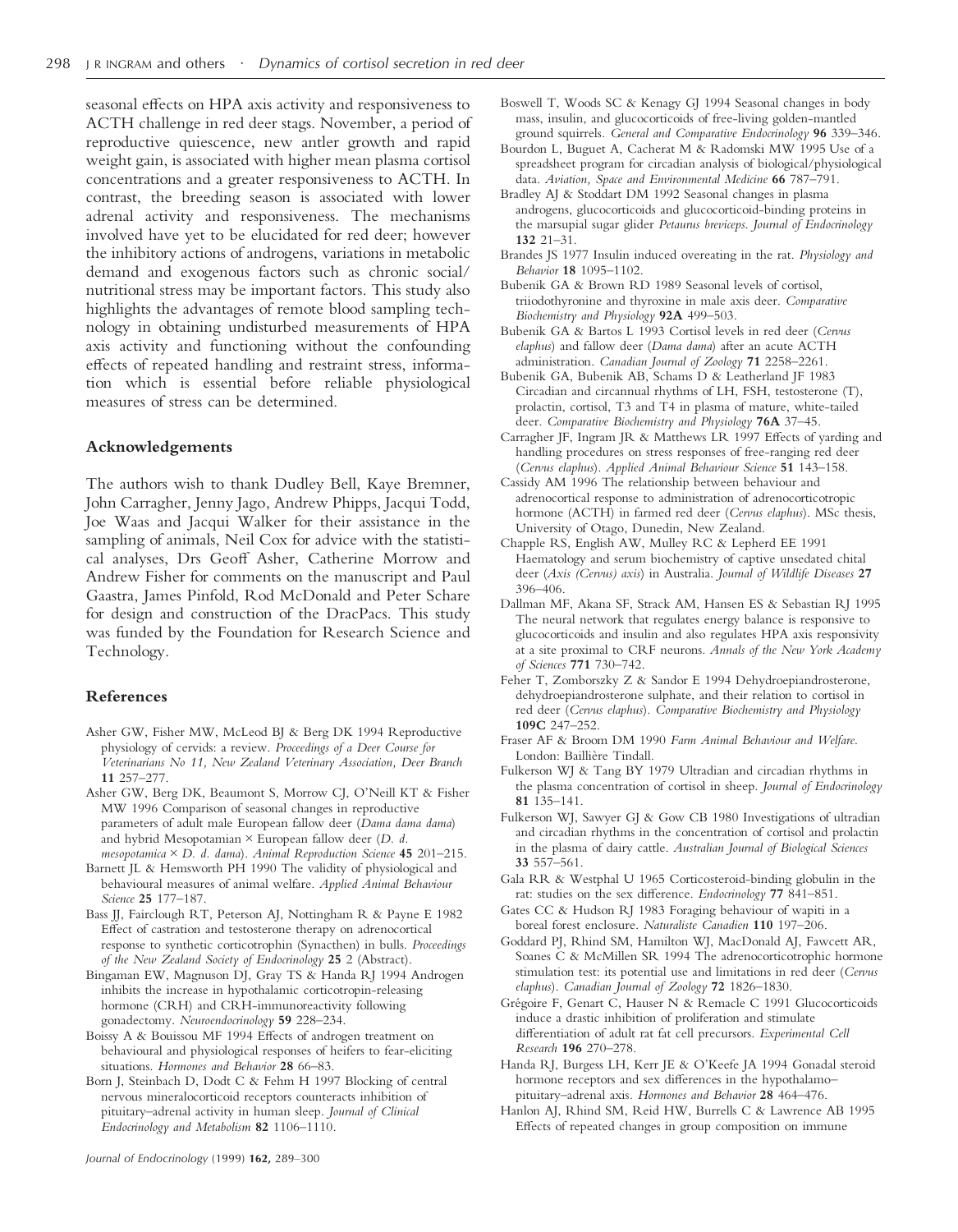response behaviour, adrenal activity and lightweight gain on farmed red deer yearlings. *Applied Animal Behaviour Science* **44** 57–64.

- Hauner H, Schmid P & Pfeiffer EF 1987 Glucocorticoids and insulin promote the differentiation of human adipocyte precursor cells into fat cells. *Journal of Clinical Endocrinology and Metabolism* **64** 832–835.
- Hays FL, Armbruster H, Vetter W & Bianca W 1975 Plasma cortisol in cattle: Circadian rhythm and exposure to a simulated high altitude of 5000 m. *International Journal of Biometeorology* **19** 127–135.
- Hillman JR, Davis RW & Abdelbaki YZ 1973 Cyclic bone remodeling in deer. *Calcified Tissue Research* **12** 323–330.
- Hoffman RA & Robinson PF 1966 Changes in some endocrine glands of white-tailed deer as affected by season, sex and age. *Journal of Mammalogy* **47** 266–280.
- Hornsby PJ 1982 Regulation of 21-hydroxylase activity by steroids in cultured bovine adrenocortical cells: possible significance for adrenocortical androgen synthesis. *Endocrinology* **111** 1092–1101.
- Hudson S, Mullord M, Whittlestone WG & Payne E 1975 Diurnal variations in blood cortisol in the dairy cow. *Journal of Dairy Science* **58** 30–33.
- Ingram JR, Matthews LR & McDonald RM 1994 A stress free blood sampling technique for free ranging animals. *Proceedings of the New Zealand Society of Animal Production* **54** 39–42.
- Ingram JR, Matthews LR, Carragher JF & Schaare PR 1997 Plasma cortisol responses to remote adrenocorticotropic hormone (ACTH) infusion in free-ranging red deer (*Cervus elaphus*). *Domestic Animal Endocrinology* **14** 63–71.
- Irvine CHG & Alexander SL 1994 Factors affecting the circadian rhythm in plasma cortisol concentrations in the horse. *Domestic Animal Endocrinology* **11** 227–238.
- Jopson NB, Fisher MW & Suttie JM 1990 Plasma progesterone concentrations in cycling and in ovariectomized red deer hinds: the effect of progesterone supplementation and adrenal stimulation. *Animal Reproduction Science* **23** 61–73.
- Kapp P 1989 New observations on the pathomorphogenesis of the fatty liver syndrome in ruminants. *Magyar Allatorvosok Lapja* **44** 157–168.
- Kapp P, Gaes T & Bugar J 1989 Development of a fatty liver syndrome in stags during the rutting period. *Magyar Allatorvosok Lapja* **44** 151–155.
- Kay RNB 1979 Seasonal changes of appetite in deer and sheep. *Agricultural Research Council Research Review (United Kingdom)* **5** 13–15.
- Keller-Wood ME & Dallman MF 1984 Corticosteroid inhibition of ACTH secretion. *Endocrine Reviews* **5** 1–24.
- Kennaway DJ, Obst JM, Dunstan EA & Friesen HG 1981 Ultradian and seasonal rhythms in plasma gonadotropins, prolactin, cortisol, and testosterone in pinealectomized rams. *Endocrinology* **108** 639–646.
- Kilgour R & Dalton C 1984 *Livestock Behaviour. A Practical Guide*, pp 320. London: Granada Publishing Ltd.
- Kleerekoper M, Schiebinger R & Gutai JP 1997 Editorial: steroid therapy for adrenal disorders - getting the dose right. *Journal of Clinical Endocrinology and Metabolism* **82** 3923–3925.
- Krieger DT, Allen W, Rizzo F & Krieger HP 1971 Characterization of the normal temporal pattern of plasma corticosteroid levels. *Journal of Clinical Endocrinology and Metabolism* **32** 266–284.
- Ladewig J & Stribrny K 1988 A simplified method for the stress free continuous blood collection in large animals. *Laboratory Animal Science* **38** 333–334.
- Ladewig J & Smidt D 1989 Behaviour, episodic secretion of cortisol, and adrenocortical reactivity in bulls subjected to tethering. *Hormones and Behavior* **23** 244–360.
- Lefcourt AM, Bitman J, Kahl S & Wood DL 1993 Circadian and ultradian rhythms of peripheral cortisol concentrations in lactating dairy cows. *Journal of Dairy Science* **76** 2607–2612.
- Lincoln GA & Kay RN 1979 Effects of season on the secretion of LH and testosterone in intact and castrated red deer stags (*Cervus elaphus*). *Journal of Reproduction and Fertility* **55** 75–80.
- Lincoln GA, Youngson RW & Short RV 1970 The social and sexual behaviour of the red deer stag. *Journal of Reproduction and Fertility* (Suppl) **11** 71–103.
- Loudon ASI & Brinklow BR 1992 Reproduction in deer: adaptations for life in seasonal environments. In *The Biology of Deer*, pp 261–278. Ed. RD Brown. New York: Springer-Verlag.
- Loudon ASI, Milne JA, Curlewis JD & McNeilly AS 1989 A comparison of the seasonal hormone changes and patterns of growth, voluntary food intake and reproduction in juvenile and adult red deer (*Cervus elaphus*) and Père David's deer (*Elaphurus davidianus*) hinds. *Journal of Endocrinology* **122** 733–745.
- Lyons DM, Price EO & Moberg GP 1988 Social modulation of pituitary–adrenal responsiveness and individual differences in behaviour of young domestic goats. *Physiology and Behavior* **43** 451–458.
- McLeese JM, Johnsson J, Huntly FM, Clarke WC & Weisbart M 1994 Seasonal changes in osmoregulation, cortisol, and cortisol receptor activity in the gills of parr/smolt of steelhead trout and steelhead-rainbow trout hybrids, *Oncorhynchus mykiss*. *General and Comparative Endocrinology* **93** 103–113.
- McMahon CD, Corson ID, Littlejohn RP, Stuart SK, Veenvliet BA & Suttie JM 1997 Effects of season, protein and nutritional state on glucose tolerance during an annual cycle of growth in young red deer stags. *Journal of Endocrinology* **154** 275–283.
- Matthews LR & Cook CJ 1991 Deer welfare research Ruakura findings. *Proceedings of a Deer Course for Veterinarians No 8, New Zealand Veterinary Association, Deer Branch* **8** 74–85.
- Matthews LR, Carragher JF & Ingram JR 1994 Post-velveting stress in free-ranging red deer. *Proceedings of a Deer Course for Veterinarians No 11, New Zealand Veterinary Association, Deer Branch* **11** 138–146.
- Miller WL 1988 Molecular biology of steroid hormone synthesis. *Endocrine Reviews* **9** 295–318.
- Monfort SL, Brown JL & Wildt DE 1993 Episodic and seasonal rhythms of cortisol secretion in male Eld's deer (*Cervus eldi thamin*). *Journal of Endocrinology* **138** 41–49.
- Morrow DA, Hillman D, Dade AW & Kitchen H 1979 Clinical investigation of a dairy herd with the fat cow syndrome. *Journal of the American Veterinary Medical Association* **174** 161–167.
- van Mourik S & Stelmasiak T 1984 The effect of immobilizing drugs on adrenal responsiveness to ACTH in rusa deer. *Comparative Biochemistry and Physiology* **78C** 467–471.
- van Mourik S, Stelmasiak T & Outch KH 1985 Changes in plasma levels of cortisol and corticosterone after acute ACTH stimulation in rusa deer (*Cervus rusa timorensis)*. *Comparative Biochemistry and Physiology* **81A** 545–549.
- Munck A, Guyer PM & Holbrook NY 1984 Physiological functions of glucocorticoids in stress and their relation to pharmacological actions. *Endocrine Reviews* **5** 25–44.
- Nakagawa H, Oikawa S, Oohashi T & Katoh N 1997 Decreased serum lecithin:cholesterol acyltransferase activity in spontaneous cases of fatty liver in cows. *Veterinary Research Communications* **21** 1–8.
- Nilssen KJ, Bye K, Sundsfjord JA & Blix AS 1985 Seasonal changes in T3, FT4, and cortisol in free-ranging Svalbard reindeer (*Rangifer tarandus platyrhynchus*). *General and Comparative Endocrinology* **59** 210–213.
- Reimers TJ, McCann JP & Cowan RG 1983 Effects of storage times and temperatures on T3, T4, LH, prolactin, insulin, cortisol and progesterone concentrations in blood samples from cows. *Journal of Animal Science* **57** 683–691.
- Ringberg T 1979 The Spitzbergen reindeer-awinter-dormant ungulate? *Acta Physiologica Scandinavica* **105** 268–273.
- Rivest S & Rivier C 1995 The role of corticotropin-releasing factor and interleukin-1 in the regulation of neurons controlling reproductive functions. *Endocrine Reviews* **16** 117–199.